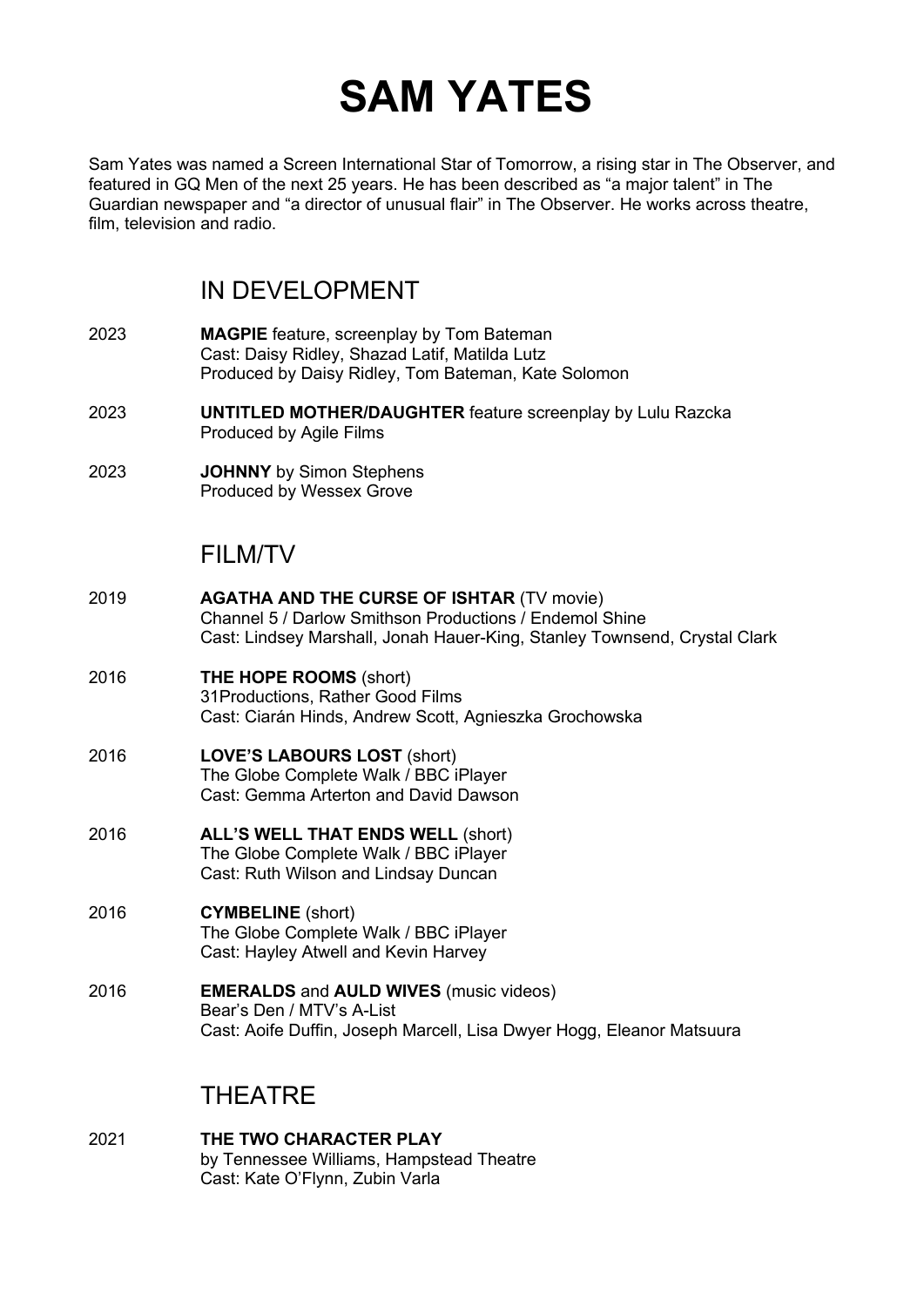| 2021      | <b>A SEPARATE PEACE</b><br>by Tom Stoppard, Zoom, Platform Presents, Curtain Call<br>Cast: David Morrisey, Jenna Coleman, Ed Stoppard, Denise Gough, Maggie Service                                                                                                  |
|-----------|----------------------------------------------------------------------------------------------------------------------------------------------------------------------------------------------------------------------------------------------------------------------|
| 2020      | <b>INCANTATA</b><br>from the poem by Paul Muldoon, Irish Rep New York (2020), The Gate, Dublin<br>(2019) Galway International Festival (2018).<br>Cast: Stanley Townsend                                                                                             |
| 2019      | THE STARRY MESSENGER<br>by Kenneth Lonergan, Wyndhams Theatre, West End<br>Cast: Matthew Broderick, Elizabeth McGovern, Rosalind Eleazar, Jim Norton                                                                                                                 |
| 2018/2019 | THE PHLEBOTOMIST<br>by Ella Road, Hampstead Theatre Downstairs (2018) transfer to Main Stage (2019).<br>Cast: Jade Anouka, Rory Fleck-Byrne, Vincent Ebrahim, Cherrelle Skeete<br>* Nominated for Olivier Award for Outstanding Achievement in an Affiliate Theatre. |
| 2017/18   | <b>GLENGARRY GLEN ROSS</b><br>by David Mamet, Playhouse Theatre, West End (2017-18) and No.1 UK Tour (2019)<br>Cast: Christian Slater, Robert Glenister, Kris Marshall, Don Warrington                                                                               |
| 2017      | <b>DESIRE UNDER THE ELMS</b><br>by Eugene O'Neill, Crucible Theatre, Sheffield<br>Cast: Aoife Duffin, Matthew Kelly, Theo Ogundipe, Sule Rimi, Michael Shea                                                                                                          |
| 2016      | <b>MURDER BALLAD</b><br>by Julia Jordan & Juliana Nash, Arts Theatre, West End<br>Cast: Victoria Hamilton Barritt, Kerry Ellis, Ramin Karimloo, Norman Bowman<br>*Nominated for 2017 Olivier Award for Best Supporting Actress in a Musical                          |
| 2015      | <b>CYMBELINE</b><br>by William Shakespeare, Sam Wanamaker Theatre, Shakespeare's Globe<br>Cast: Joseph Marcell, Pauline McLynn, Emily Barber, Jonjo O'Neill, Eugene O'Hare<br>*lan Charleson Award commendation                                                      |
| 2015      | <b>OUTSIDE MULLINGAR</b><br>by John Patrick Shanley, Ustinov Theatre, Bath<br>Cast: James Hayes, Carol Macready, Owen McDonnell, Deirdre O'Kane                                                                                                                      |
| 2014/15   | <b>EAST IS EAST</b><br>by Ayub Khan Din, Jamie Lloyd Productions & ATG, West End and 2 UK Tours<br>Cast: Jane Horrocks, Pauline McLynn, Ayub Khan Din, Sally Banks, Amit Shah                                                                                        |
| 2014      | <b>BILLY LIAR</b><br>by Keith Waterhouse, Royal Exchange Theatre, Manchester<br>Cast: Harry McEntire, Jack Deam, Katie Moore, Rebeka Hinds, Emily Barber<br>*Winner Best Actor and Best Newcomer Manchester Theatre Awards 2015                                      |
| 2013      | THE EL. TRAIN<br>Three One-Act Plays by Eugene O'Neill, Found and 31 Productions, Hoxton Hall<br>Cast: Ruth Wilson, Nicola Hughes, Zubin Varla, Sharon Duncan-Brewster                                                                                               |
| 2012/13   | <b>CORNELIUS</b><br>by J.B. Priestley, Finborough Theatre (2012) and 59E59, New York (2013)<br>Cast: Alan Cox, Beverley Klein, Col Farrell, Pandora Colin, Emily Barber<br>*Critics' Pick New York Times, Nominated Four Off West End Awards                         |
|           |                                                                                                                                                                                                                                                                      |